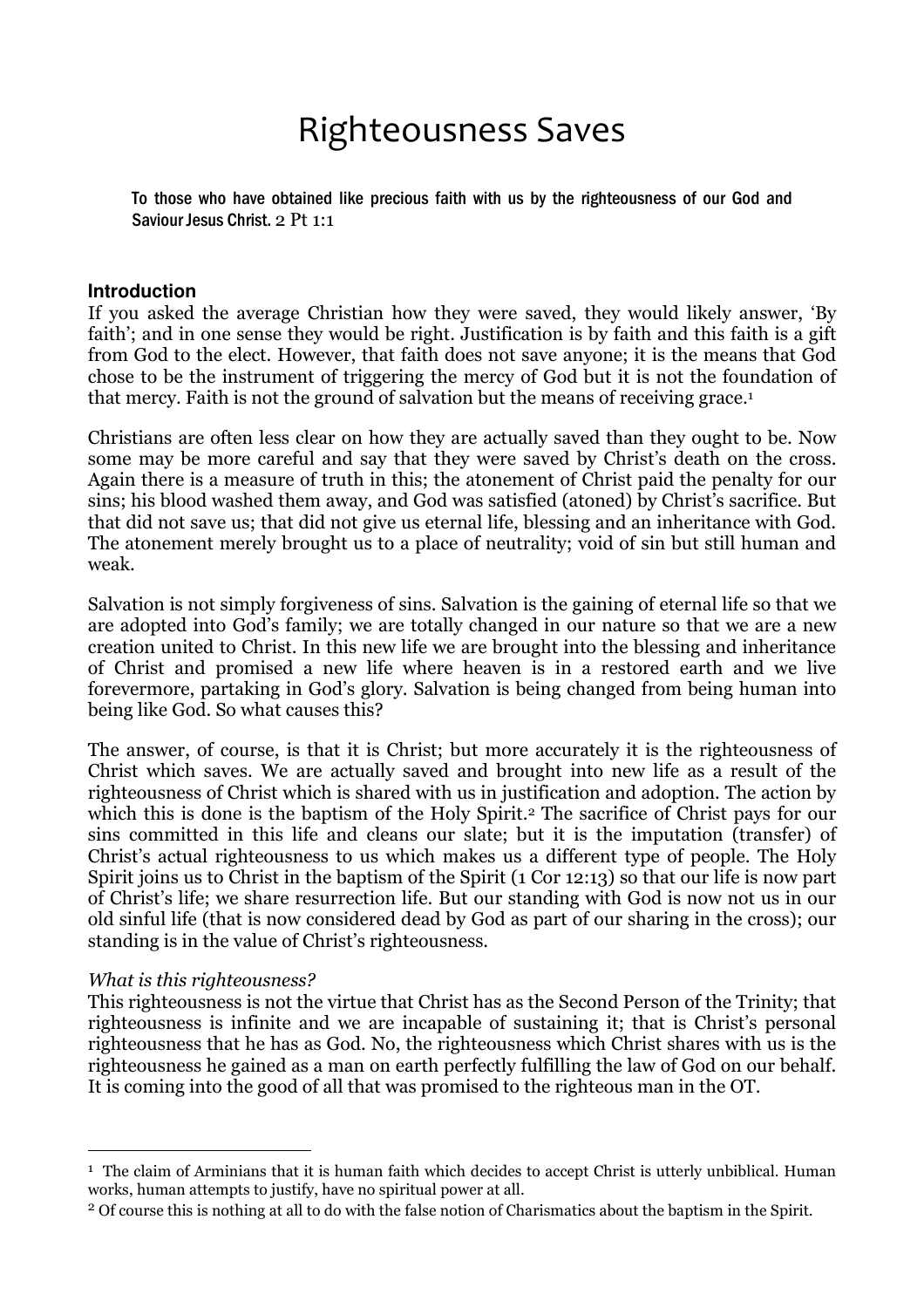#### How is it possible to share this with many?

The reason that this righteousness can be shared with more than one person is because the person of Christ is infinite as well as human. The value of Christ is infinite so that his death can be shared with an infinite number of people, wiping away their sin by atonement, and his righteousness can be shared with an infinite number of people. This is why the Messiah had to be both God and man in order to accomplish redemption.

#### Christ's active and passive obedience

This is why the work of Christ in redemption is considered to be both active and passive. The passive obedience of Christ is his laying down his life on the cross to deal with sin. Christ was passive when men took his life away. His active obedience is his continual work throughout his entire life to obey the law of God; thus gaining a fully righteous and perfect life.

# Implications of this

#### **Errors**

 $\overline{a}$ 

The 'faith' of Christ – salvation (justification) is not the receipt of Christ's righteousness produced by perfectly fulfilling God's law as a man.

There are those who teach that it is not the active obedience of Christ which saves us but rather the faith of Christ. This is a serious error based upon a mistranslation.3 It is a pedantic argument based upon twisting the Greek of one sentence, and ignoring numerous verses of Scripture, which demand that righteousness saves not faith.4 Salvation is by an actual righteous life, not an act of faith.

This is a very odd and mystical error. Scripture never tells us that Christ had faith because he saw God and was God.<sup>5</sup> Faith is only required in those who cannot see God; it is the assurance of things invisible. Jesus did not need to use faith he always did what his Father was doing and said what his Father was saying. Though he laid his glory aside Jesus did not cease to be God in the flesh.

This error is also associated with the claim that the righteousness of the believer is not that which Christ gained as a man by perfect obedience to the Law, but the actual righteousness of God. This is not even the righteousness that Christ has personally as the Second Person of the Trinity before the incarnation, but the righteousness of God which Christ shared. This infinite and divine righteousness, they say, is given to man by Christ's faith. If you have no prior agenda or tradition to follow, you can easily see how preposterous this claim is. How could any man contain an infinite divine righteousness; such a claim has a very low view of the attributes of God.

This error is usually found in Hyper-Calvinists, such as some modern Strict Baptists.

<sup>3</sup> Rm 3:22 is wrongly translated as is 'faith of Christ' as per the Authorised Version (KJV). This position fails to see the importance of the scriptures which speak primarily about the significance of Jesus' obedience in salvation not his faith. For instance Rm 5:19: 'For as by one man's disobedience many were made sinners, so also by one Man's obedience many will be made righteous'. See my discussion of this error in, 'The imputed righteousness of God'.

<sup>4</sup> For instance: Prov 10:2, 11:4, 6, 8, 19, 30.

<sup>5</sup> Verses in the AV which state the subjective, 'faith of Christ', are to be translated objectively as 'faith in Christ', as in the NKJV. This shows how blind allegiance to a certain Bible version can lead to theological error.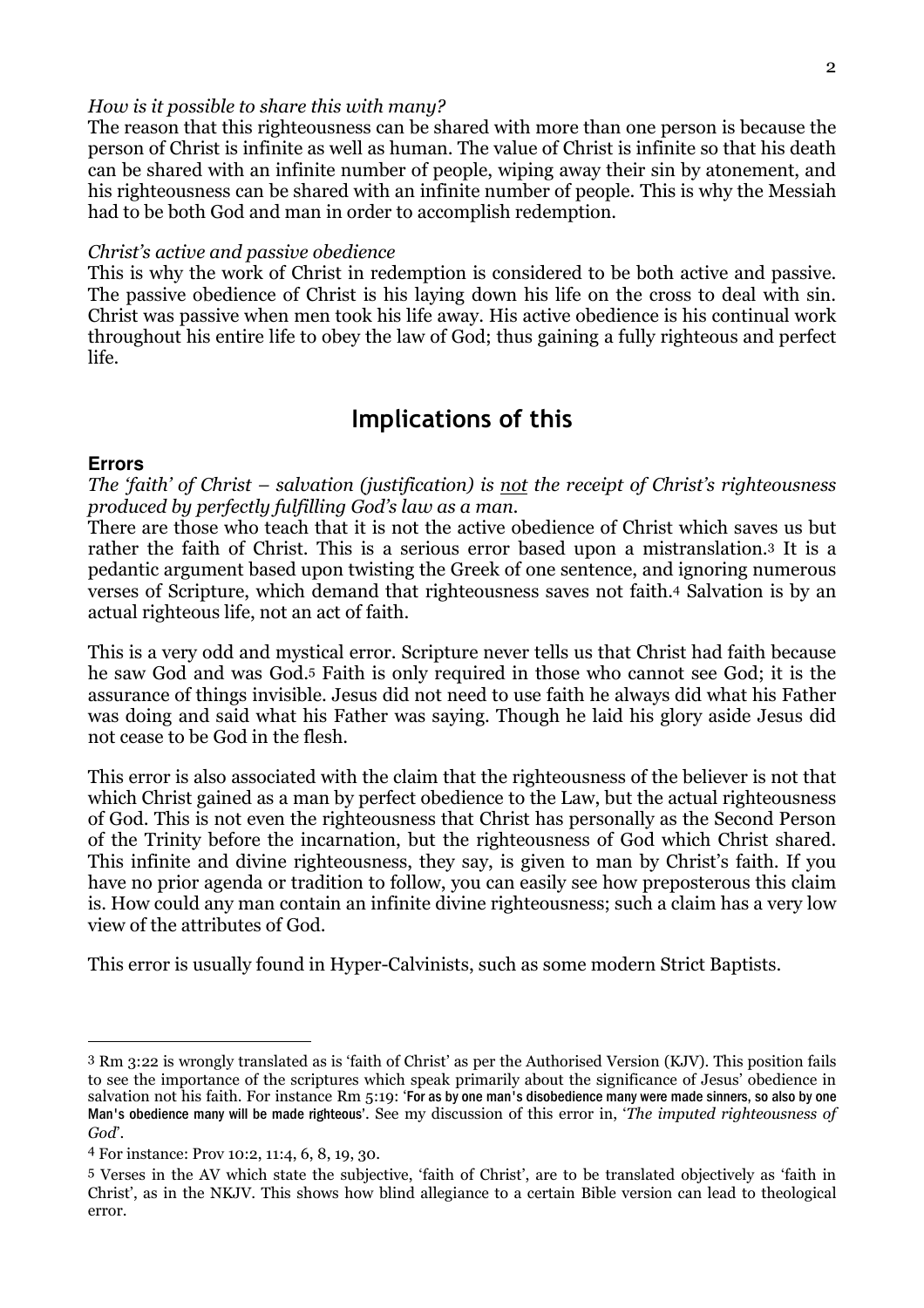#### Pelagianism – man produces his own righteousness.

A more obvious error is the Pelagian system which teaches that man is not totally depraved and can live a righteous life by following God's law in his own strength. Every person has an innate, natural ability to do good; man has no natural sinful disposition and is not spiritually damaged by the fall of Adam. The inspiration for good works is the example of Christ, which ordinary men can copy and do well. For the Pelagian, righteousness lies in the power of the human will; thus redemption is not necessary.

The essential error of Pelagianism is a failure to see that man is dead in sins; he is not merely sick with sin, weakened by sin and lost in sin but he is also spiritually dead because of sin and is following the prince of wickedness. There are other serious errors but this is the foundation of Pelagianism.

#### Semi-Pelagianism – man co-operates with God's grace to initiate being given righteousness.

While the term 'Pelagianism' proper belongs to the description of the teaching of Pelagius, the term is also loosely used to describe doctrinal systems that seriously corrupt the doctrine of grace. Semi-Pelagianism refers to those theological systems which are founded on Pelagianism's chief feature – denial of total depravity. These systems generally acknowledge the need of some sort of grace flowing from the cross (unlike Pelagianism) but still aver that the chief focus of salvation is the will of man and that man has the spiritual power to choose salvation. This means that the starting point of salvation, in such systems, is the righteousness of men instead of the sovereign mercy of God.

Chief Semi-Pelagian systems are Romanism, Arminianism and Methodism (a type of Arminianism). All heavily focus upon the action of man initiating salvation, usually on the basis of some sort of prevenient grace given to all (and in the case of Romanism, upon the mediation of the church). Converts are those who use this grace from their own choice of will. Such systems often talk of an 'infused righteousness' whereby God's grace is infused with man's nature in some way, elevating man's natural abilities.<sup>6</sup>

On the contrary, God's truth states that man is dead in sins and receives grace and mercy from God's sovereign good pleasure to the elect alone. In conversion these people die with Christ and receive an entirely new nature, which is Christ himself. Righteousness is thus established entirely by God on the basis of Christ and has nothing to do with man.

All such systems centre upon self-righteousness rather than Christ's righteousness.

#### Summary

Anything that detracts from the actual righteousness gained by Christ as a man to secure our eternal life, resulting in a declaration of righteousness and inclusion in God's family, is heresy. It is Christ's righteousness that saves.

#### **The righteous are the ones who are saved**

First we need to absolutely establish the teaching of Scripture, that it is righteousness which saves us from death.

#### Righteousness delivers from death. Prov 10:2

 $\overline{a}$ 6 Infused righteousness: This is Roman Catholic dogma which describes the basis of Roman justification. Justification arises when the righteousness merited by Christ is not only imputed but also infused into the believer and becomes the wellspring for meritorious good works. The righteousness infused becomes the believer's own and justification results from this being acted out. Thus justification is part faith and part works.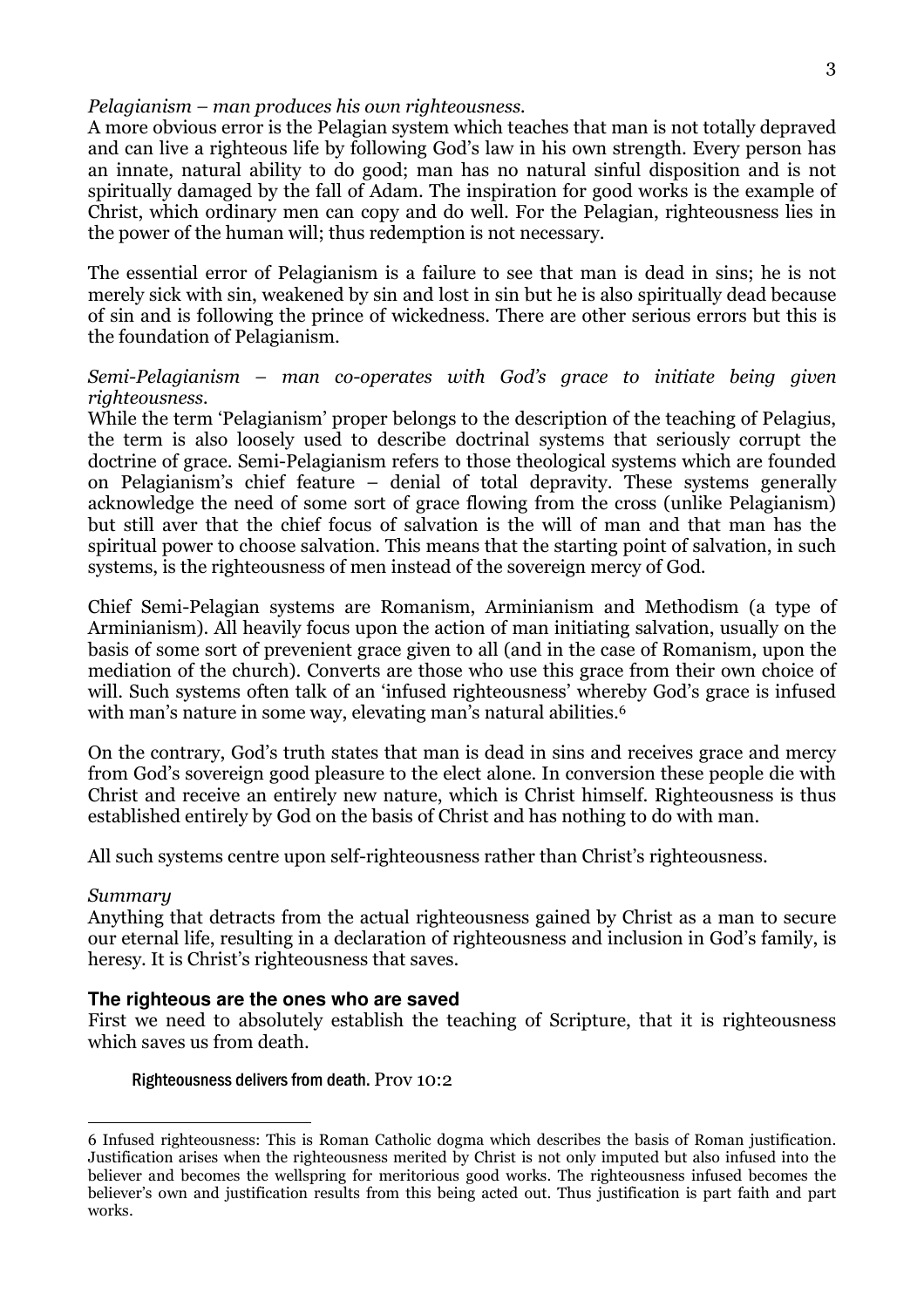Righteousness delivers from death. Prov 11:4

The righteousness of the upright will deliver them. Prov 11:6

The righteous is delivered from trouble. Prov 11:8

Righteousness *leads* to life. Prov 11:19

The posterity of the righteous will be delivered. Prov 11:21

The fruit of the righteous is a tree of life. Prov  $11:30$ 

My mouth shall tell of your righteousness *and* your salvation all the day. I will go in the strength of the Lord GOD; I will make mention of your righteousness, of yours only. Ps 71:15-16

Surely in the LORD I have righteousness and strength. In the LORD all the descendants of Israel shall be justified, and shall glory. Isa 45:24-25

I bring my righteousness near, it shall not be far off; my salvation shall not linger. And I will place salvation in Zion, for Israel my glory. Isa 46:13

He shall see the labour of his soul, *and* be satisfied. By his knowledge my righteous Servant shall justify many, for he shall bear their iniquities. Isa 53:11

In His days Judah will be saved, And Israel will dwell safely; Now this is His name by which He will be called: THE LORD OUR RIGHTEOUSNESS. Jer 23:6

Seventy weeks are determined For your people and for your holy city, To finish the transgression, To make an end of sins, To make reconciliation for iniquity, To bring in everlasting righteousness, To seal up vision and prophecy, And to anoint the Most Holy. Dan 9:24

For I am not ashamed of the gospel of Christ, for it is the power of God to salvation for everyone who believes, for the Jew first and also for the Greek. For in it the righteousness of God is revealed from faith to faith; as it is written, 'The just shall live by faith.' Rm 1:16-17

Eternal life to those who by patient continuance in doing good seek for glory, honour, and immortality. Rm 2:7

But now the righteousness of God apart from the law is revealed, being witnessed by the Law and the Prophets, even the righteousness of God, through faith in Jesus Christ, to all and on all who believe. For there is no difference. Rm 3:21-22

But to him who does not work but believes on Him who justifies the ungodly, his faith is accounted for righteousness, just as David also describes the blessedness of the man to whom God imputes righteousness apart from works. Rm 4:5-6

For as by one man's disobedience many were made sinners, so also by one Man's obedience many will be made righteous. Rm 5:19

Grace might reign through righteousness to eternal life through Jesus Christ our Lord. Rm  $5:21$ 

Gentiles, who did not pursue righteousness, have attained to righteousness, even the righteousness of faith. Rm 9:30

For they [natural Israel] being ignorant of God's righteousness, and seeking to establish their own righteousness, have not submitted to the righteousness of God. Rm 10:3

For with the heart one believes unto righteousness, and with the mouth confession is made unto salvation. Rm 10:10

But of Him you are in Christ Jesus, who became for us wisdom from God -- and righteousness and sanctification and redemption -- that, as it is written, 'He who glories, let him glory in the LORD.' 1 Cor 1:30-31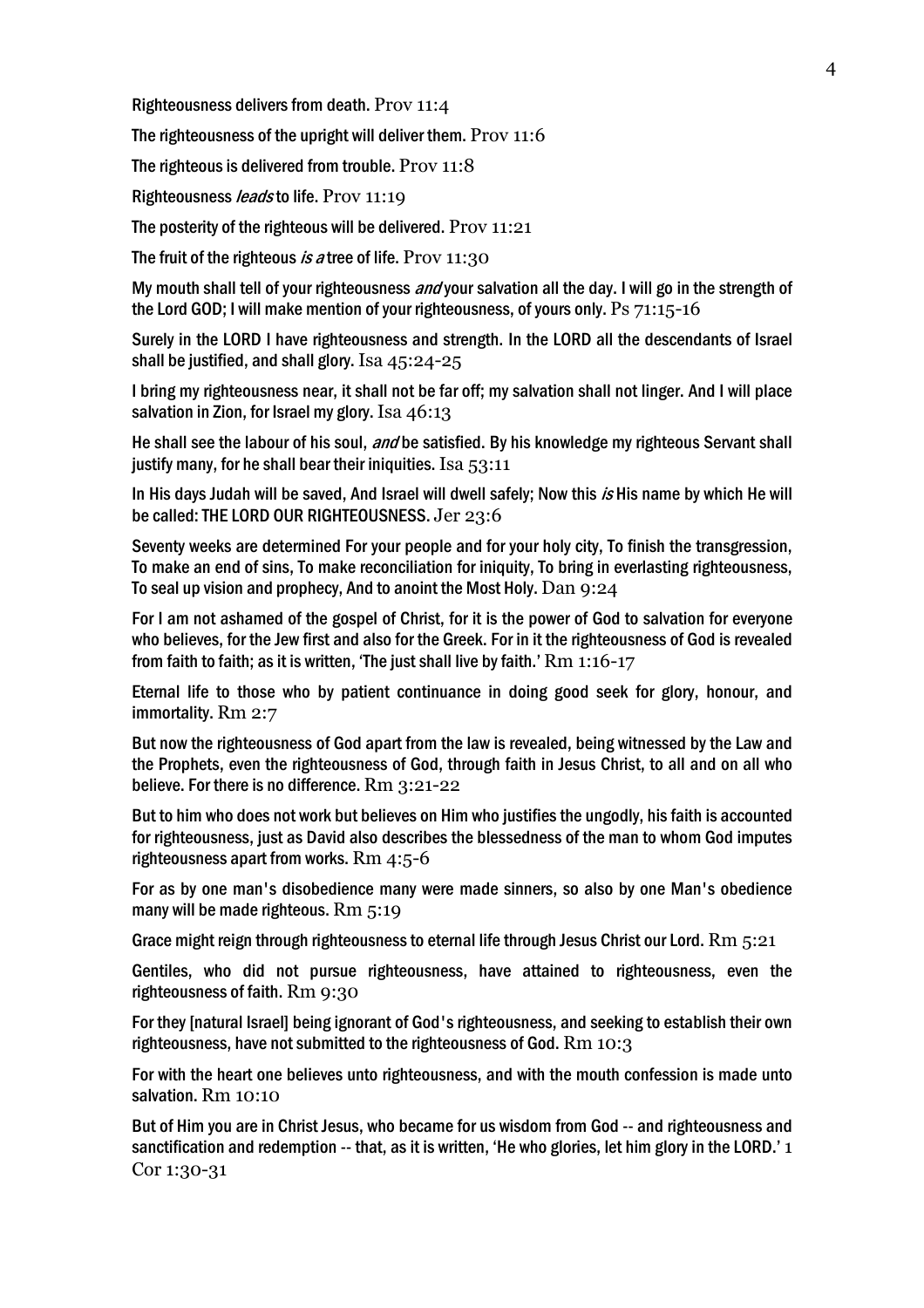For He made Him who knew no sin to be sin for us, that we might become the righteousness of God in Him. 2 Cor 5:21

#### Faith without works is dead. Jm 2:20

That I may gain Christ and be found in Him, not having my own righteousness, which is from the law, but that which is through faith in Christ, the righteousness which is from God by faith. Phil 3:8-9

# What we learn from these verses

- Righteousness is essential for salvation.
- This righteousness is not mystical or ethereal, it is a righteous human life.
- The quality of this righteous life is that of God; it is perfect rectitude in human terms, being a declaration of God's righteousness.
- This righteousness is that of Christ himself. We are the righteousness of God 'in Him'.
- This righteousness is the perfect life lived by Christ as a man in perfect obedience to the law. He actually became our righteousness through 'the labour of his soul'.
- This righteousness is not from the law or from human works. It is gained by the instrumentality of faith, a faith given by God to the elect.
- This righteousness is the result of the grace of God; its origin point is God's sovereign grace given only to the elect. It results in eternal life.
- The revelation of this righteousness, and the means to obtain it, is preached in the message of the Gospel.
- Thus righteousness delivers from death and leads to life.

# Further fruit of the righteous

We have established that salvation requires righteousness and that the Christian is a person who has responded to the Gospel with faith and this faith has triggered justification, adoption and unification with Christ. However, righteousness does not stop there; blessings are attached to the righteous according to the continual declarations of the word of God.

The reason is that the righteous man is Christ. No man has ever been completely righteous; not Moses, not David and no other great man; all have had feet of clay because they have an old nature. The picture of the righteous man seen throughout the Old Testament is a picture of Christ, the only man who ever perfectly fulfilled God's law in thought, words and deeds. As a result, he obtains all the promises granted to the righteous man. The inheritance of God given to the righteous man is found only in Christ.

However, all the elect are placed in Christ by the baptism of the Holy Spirit (1 Cor 12:13) and are now a part of his body on earth. Thus all Christians can claim the promises of God as listed in the Bible because they qualify in Christ: 'giving thanks to the Father who has qualified us to be partakers of the inheritance of the saints in the light' (Col 1:12).

Here are just a few of the blessings of the righteous man.

## **The righteous are the delight of the Lord**

The blameless in their ways are His [the Lord's] delight. Prov  $11:20$ 

The greatest blessing given to the righteous man is that God delights in him. This is a reversal for those who have been justified by faith since the natural position of man is that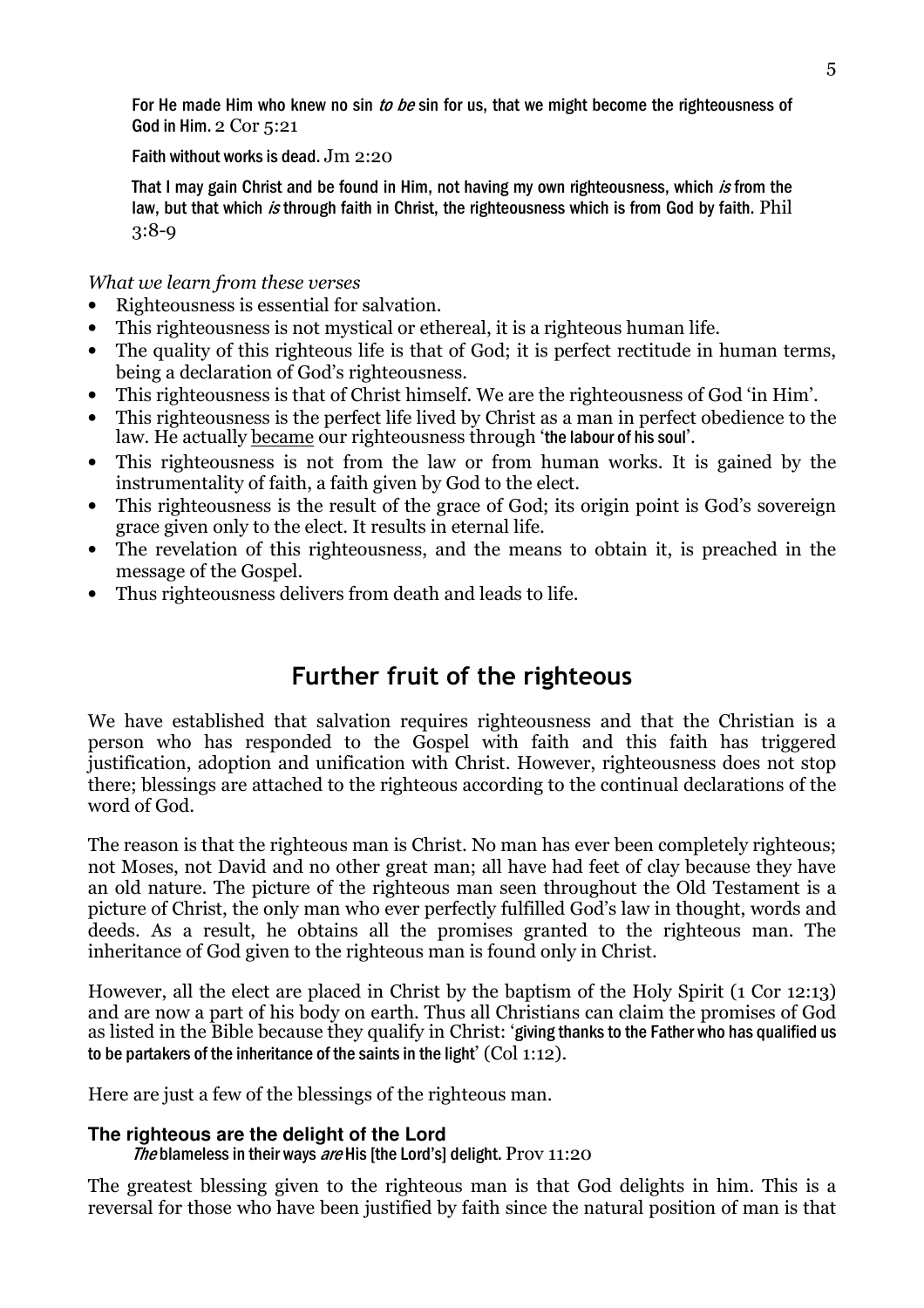God hates him for his sin. Sinners are alienated from God. We too in the days of our flesh (before justification) were also enemies of God by nature (Eph 2:3; Col 1:21); but God in his mercy changed us, by grace in Christ, and now we are part of God's family.

The corollary of justification is adoption; that is, being legally raised to the status of a son and heir in Christ, in God's family. It is for this reason that righteous people are loved by God – he sees his Son in them.

As God delights in Christ, so he also delights in the body of Christ on earth – the elect.

# **The righteous are guided**

The righteousness of the blameless will direct his way aright. Prov 11:5

Those who are righteous in Christ are guided, just as Christ was in the days of his flesh. People are not guided just because they are righteous, that is they are not guided as a result of their own strength, but they are guided by God because they are righteous in Christ. If you are righteous you will be guided.

Now this does not mean that every step of the believer is correct, that he never loses his way. The problem is that the believer has two natures, and one that continually drags him down. Thus the Christian has to fight to overcome the old nature. However, if he fails and one day walks in the old nature, then his steps will not be guided by God and he will be led into sin by the enemy.

The Christian is always dependent upon Christ; he can never presume to obtain the promises just because he is a Christian. It is the meek who inherit; that is those who know that they are weak and trust in God for strength. Those who are dependent upon the Spirit of Christ are the ones who will know victory and be guided into further righteousness.

In general, God has provided a lamp to guide the feet of the saints, and that lamp is the light of his word. As Christ is the light, so God's word (the written truth of Christ) is a guide for all the eventualities of life. Christ uses the word of God, applied by the power of the Spirit, to guide the saints in ordinary matters. This behoves believers to study God's word and be familiar with its teaching in order to know how to walk right.

# **The righteous are blessed**

Blessings *are* on the head of the righteous. Prov 10:6

Only the righteous are blessed by God; there is no grace or mercy for the reprobate. God makes everything work together for good for those who love him so that even our calamities are means of blessing and rewards.

## The memory of the righteous *is* blessed. Prov 10:7

The reputation of the righteous leads to praise or blessing; people remember the righteous man with praise and bless God for him. In contradistinction, the remembrance of the wicked will perish ('the name of the wicked will rot'; Prov 10:7b).

# **The righteous bear fruit**

The mouth of the righteous is a well of life. Prov 10:11

The labour of the righteous *leads* to life. Prov 10:16

Repeatedly we are told that the righteous man bears good fruit (Ps 1:1-3); indeed that is one test of who is truly righteous. All that the righteous man does in Christ leads to a positive blessing and a reward by God. Thus his mouth pours forth righteous and edifying